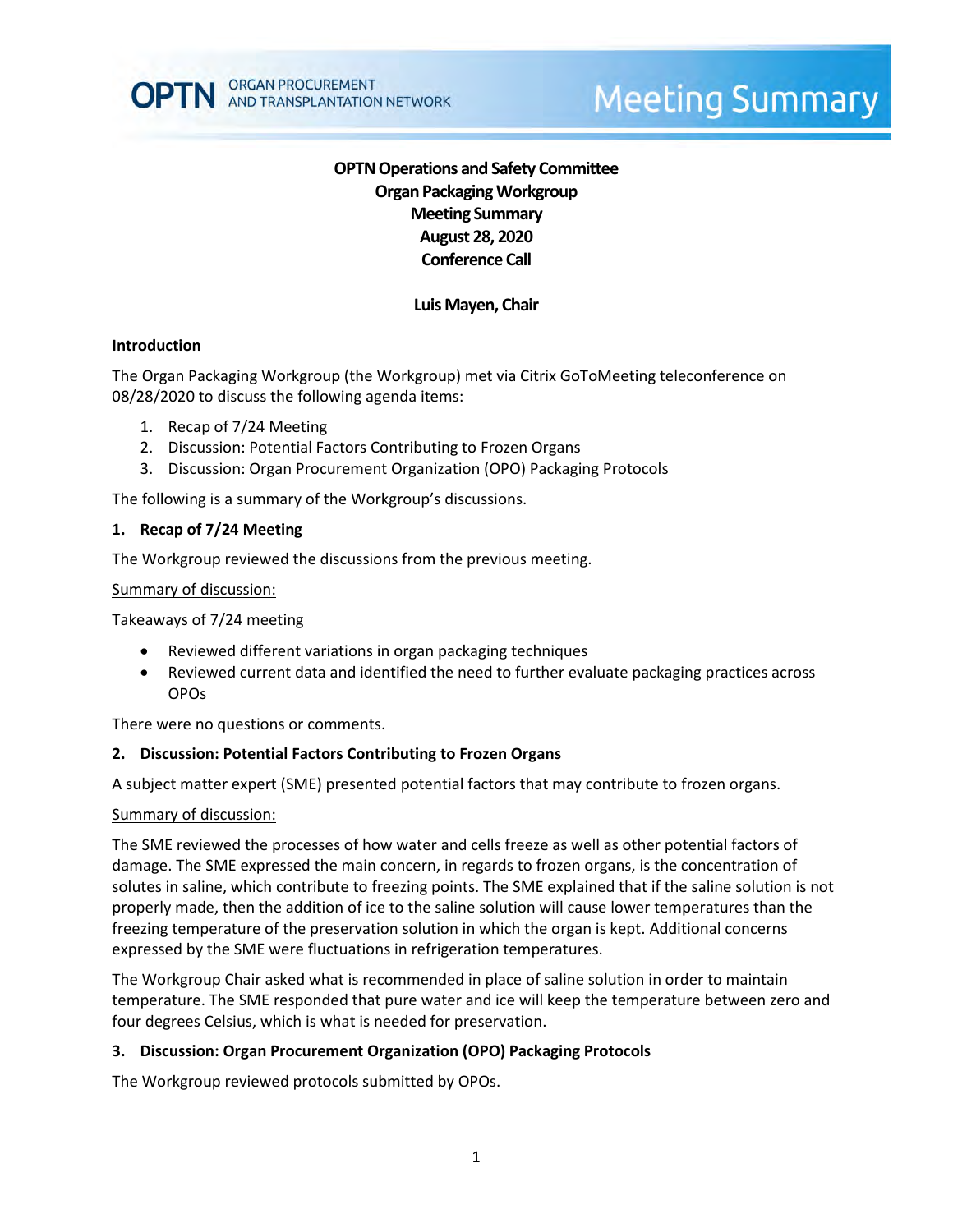## Summary of Discussion:

The Workgroup Chair discussed the variations between OPO packaging protocols, specifically highlighting the differing specifications regarding use of saline solution.

The Workgroup Chair asked members if the differences in OPO packaging protocols are substantial enough to warrant standardization via policy or guidance. The Workgroup Chair expressed that the use of saline seems to be a patient safety issue, which they believed warrants a policy.

The Operations and Safety Committee (OSC) Chair inquired whether there was value in standardizing packaging protocols so programs would know which layers were sterile. When considering the increase of broader distribution, this is a valid suggestion.

HRSA representative asked how temperature is maintained once an organ is packaged. The Workgroup Chair responded that OPTN policy requires three layers, one of those being a rigid container. The Workgroup Chair explained that all of those three layers are placed in to a cooler and surrounded by ice. The HRSA representative asked for the rationale in the use of saline. The OSC Chair responded that OPOs want to ensure a constant temperature throughout, so they fill the air pockets. Saline is usually the most accessible solution to use to fill these air pockets.

Members agreed that policy could be changed to address the problem without being too prescriptive. Additionally, creating a guidance document of best practices that includes diagrams for reference.

There were no additional comments or questions. The meeting was adjourned.

#### Next steps:

The Workgroup seeks to gather more data and engage additional stakeholders to gather feedback.

## **Upcoming Meetings**

- September 25, 2020 (teleconference)
- October 23, 2020 (teleconference)